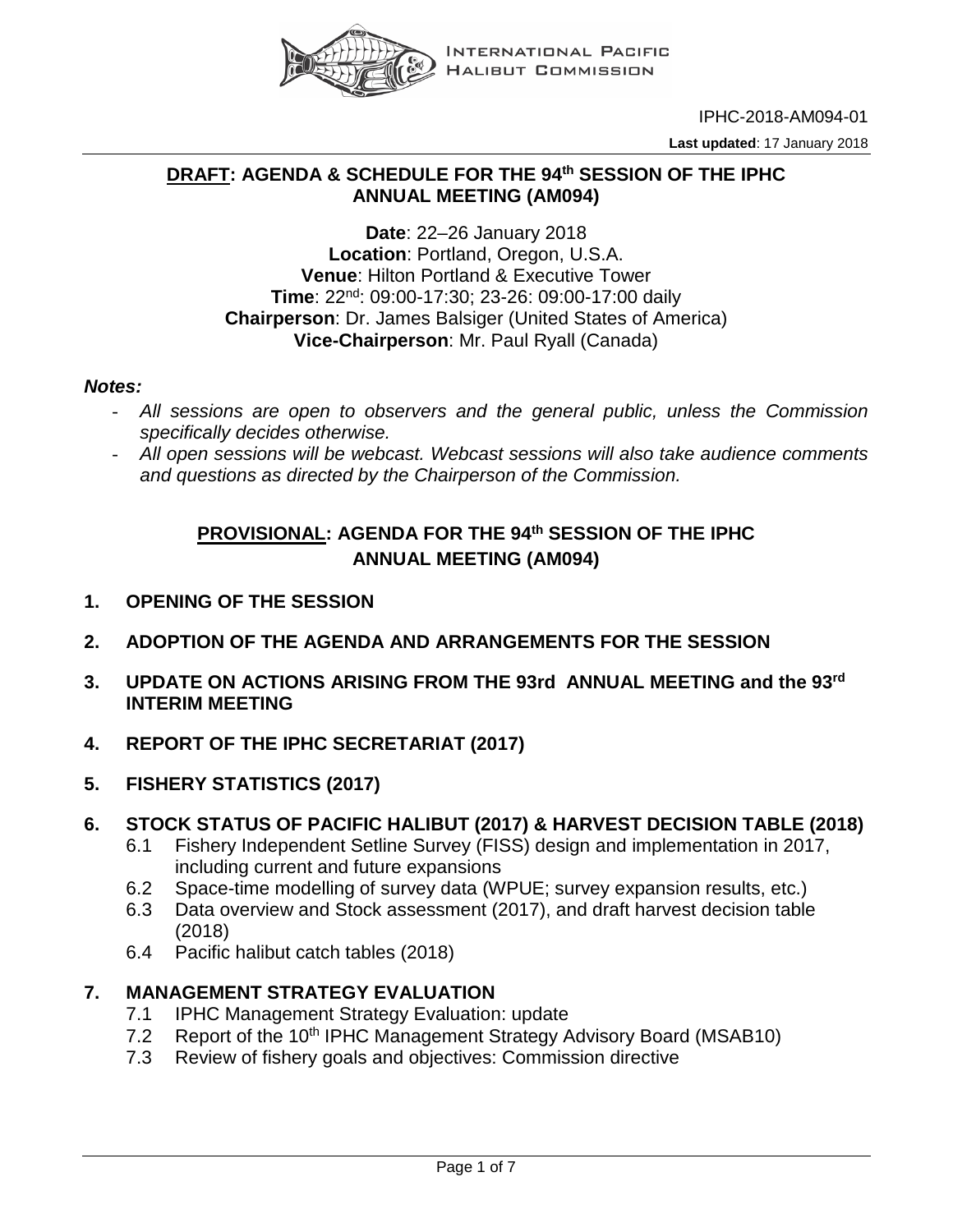## **8. REGULATORY PROPOSALS FOR 2018**

- 8.1 IPHC Secretariat regulatory proposals
- 8.2 Contracting Party (agency) regulatory proposals
- 8.3 Other Stakeholder regulatory proposals
- 8.4 Stakeholder statements

# **9. CONTRACTING PARTY (AGENCY) REPORTS**

- 9.1 Regulatory Area 2A (US west coast)
- 9.2 Regulatory Area 2B (British Columbia)
- 9.3 Regulatory Areas 2C/3/4 (Alaska)

## **10. IPHC RESEARCH AND 5-YEAR RESEARCH PROGRAM**

- 10.1 IPHC Research Advisory Board Update
- 10.2 Report of the 11<sup>th</sup> Session of the IPHC Scientific Review Board (SRB11)
- 10.3 IPHC 5-year Biological & Ecosystem Science research program: update
- 10.4 Evaluation of the IPHC's 32" minimum size limit

#### **11. IPHC PERFORMANCE REVIEW**

- 11.1 Update on progress regarding the implementation of the 1<sup>st</sup> IPHC Performance Review recommendations
- 11.2 2<sup>nd</sup> IPHC Performance Review: Update
	- Discussion of Legal Review of the IPHC Convention

#### **12. FINANCE AND ADMINISTRATION**

- 12.1 Financial Statement for FY2017
- 12.2 Annual independent auditor's report (2016 and 2017)
- 12.3 Handling of the annual budget carryover
- 12.4 Budget estimates for FY2018 and FY2019 for approval, and tentatively for FY2020
- 12.5 IPHC Financial Regulations (2018): Draft

## **13. REPORT OF THE 88th SESSION OF THE IPHC CONFERENCE BOARD (CB088)**

#### **14. REPORT OF THE 23rd SESSION OF THE IPHC PROCESSOR ADVISORY BOARD (PAB023)**

#### **15. OTHER BUSINESS**

- 15.1 IPHC meetings calendar (2018-20)
- 15.2 News release
- 15.3 Election of a Chairperson and Vice-Chairperson

## **16. REVIEW OF THE DRAFT AND ADOPTION OF THE REPORT OF THE 94th SESSION OF THE IPHC ANNUAL MEETING (AM094)**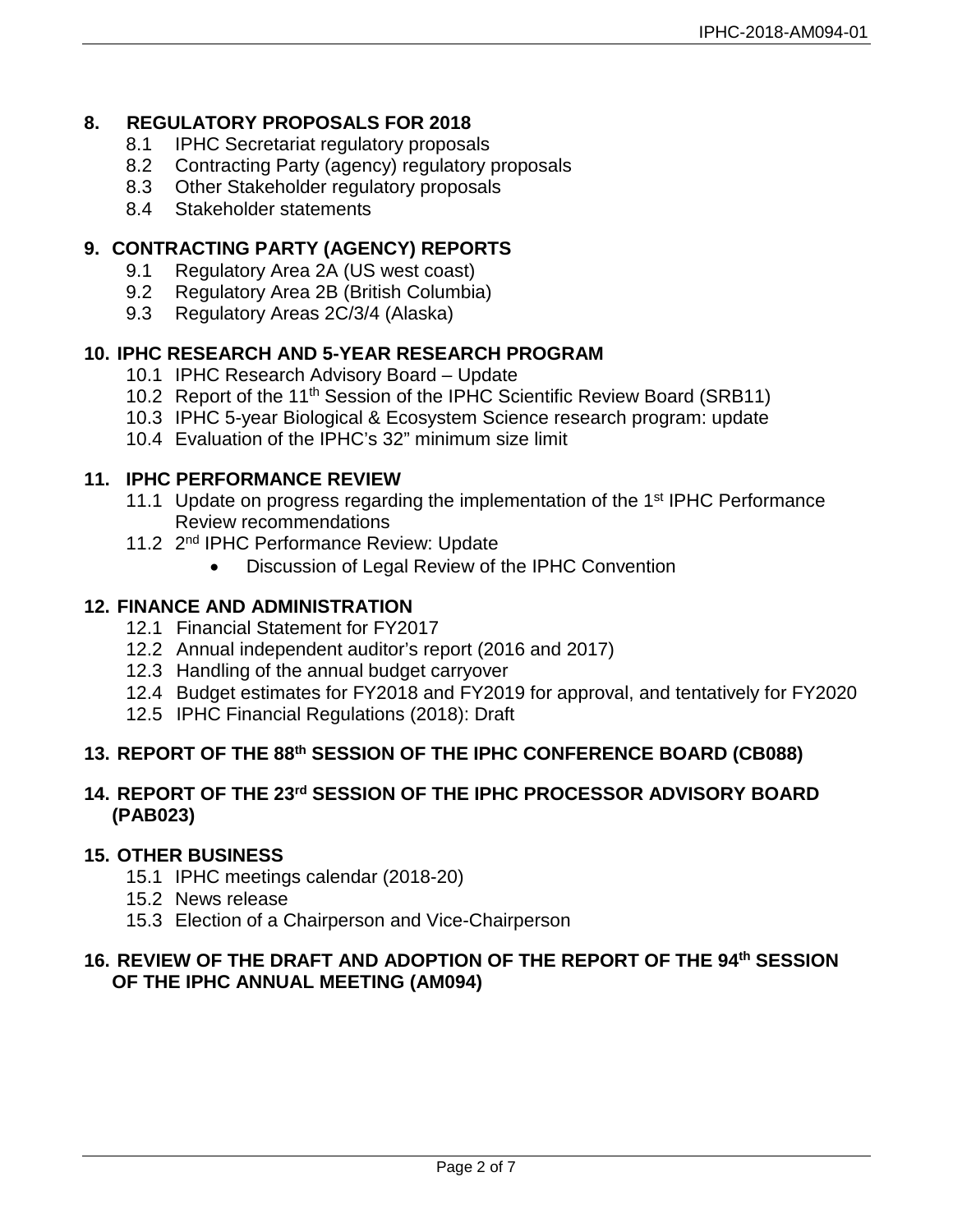

IPHC-2018-AM094-01

**Last updated**: 17 January 2018

# **DRAFT: SCHEDULE FOR THE 94th SESSION OF THE IPHC ANNUAL MEETING (AM094)**

**(including the schedule for the 94th Session of the IPHC Finance and Administration Committee (FAC094))**

| Monday, 22 January 2018                                                |                                                                                                                                                                                                                                                                                                                                                                                         |                                            |  |
|------------------------------------------------------------------------|-----------------------------------------------------------------------------------------------------------------------------------------------------------------------------------------------------------------------------------------------------------------------------------------------------------------------------------------------------------------------------------------|--------------------------------------------|--|
| <b>Time</b>                                                            | Agenda item                                                                                                                                                                                                                                                                                                                                                                             | Lead (support)                             |  |
| 94th Session of the IPHC Finance and Administration Committee (FAC094) |                                                                                                                                                                                                                                                                                                                                                                                         |                                            |  |
| 09:00-10:30                                                            | 94th Session of the IPHC Finance and Administration Committee (FAC094) (in<br>Captain Gray I & II Room)<br>1) Financial Statement for FY2017<br>Annual independent auditor's reports (2016 & 2017)<br>3) Handling of the annual budget carryover<br>Proposed budget for FY2018 and FY2019 for approval, and tentatively for<br>FY2020<br>IPHC Financial Regulations (2018): Draft<br>5) | Chairperson & M. Larsen                    |  |
| 10:30-11:00                                                            | <b>Break</b>                                                                                                                                                                                                                                                                                                                                                                            |                                            |  |
| 11:00-12:30                                                            | 94 <sup>th</sup> Session of the IPHC Finance and Administration Committee (FAC094) (in<br>Captain Gray I & II Room)                                                                                                                                                                                                                                                                     | Chairperson                                |  |
| 12:30-13:30                                                            | Lunch                                                                                                                                                                                                                                                                                                                                                                                   |                                            |  |
| 94th Session of the IPHC Annual Meeting (AM094)                        |                                                                                                                                                                                                                                                                                                                                                                                         |                                            |  |
| 13:30-13:45                                                            | Opening of the Session (in Grand Ballroom I Room)<br>$1_{\cdot}$                                                                                                                                                                                                                                                                                                                        | Chairperson                                |  |
| 13:45-14:00                                                            | 2. Adoption of the agenda and arrangements for the Session<br><b>IPHC-2018-AM094-01:</b> Agenda & Schedule for the $94th$ Session of the<br><b>IPHC Annual Meeting (AM094)</b><br><b>IPHC-2018-AM094-02:</b> List of Documents for the 94 <sup>th</sup> Session of the<br><b>IPHC Annual Meeting (AM094)</b>                                                                            | Chairperson & Executive<br><b>Director</b> |  |
| 14:00-14:10                                                            | 3. Update on actions arising from the 93 <sup>rd</sup> Annual Meeting and the 93 <sup>rd</sup> Interim<br>Meeting                                                                                                                                                                                                                                                                       | D. Wilson                                  |  |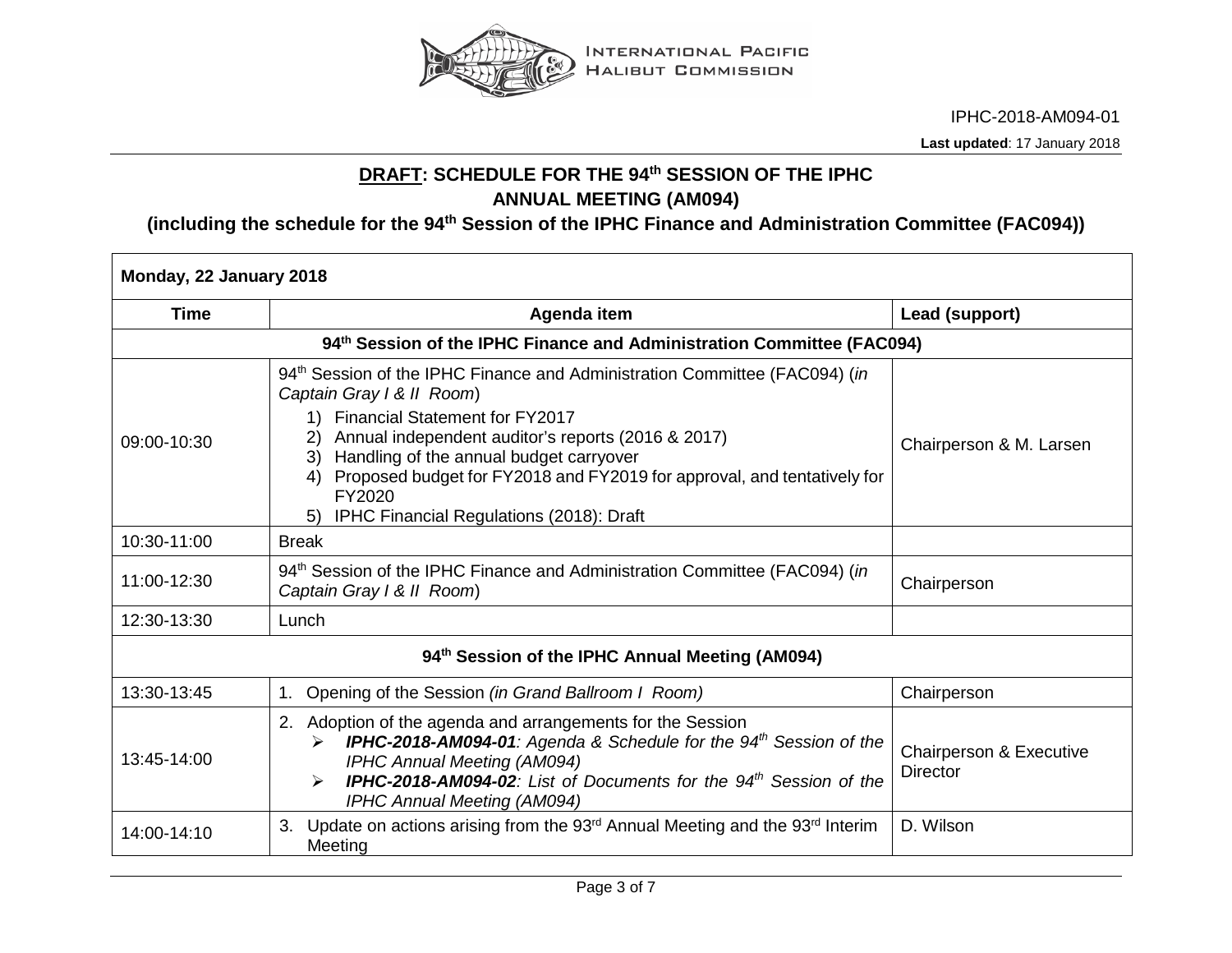|                          | <b>IPHC-2018-AM094-03:</b> Update on actions arising from the $93rd$ Annual<br>➤<br>Meeting, and the 93 <sup>rd</sup> Interim Meeting<br><b>IPHC-2017-IM093-R:</b> Report of the 93 <sup>rd</sup> Session of the IPHC Interim<br>Meeting (IM093)                                                                                                                                                                                                                                                                                               |                                          |
|--------------------------|------------------------------------------------------------------------------------------------------------------------------------------------------------------------------------------------------------------------------------------------------------------------------------------------------------------------------------------------------------------------------------------------------------------------------------------------------------------------------------------------------------------------------------------------|------------------------------------------|
| 14:10-14:40              | 4. Report of the IPHC Secretariat (2017)<br>IPHC-2017-AM094-04: Report of the IPHC Secretariat (2017)                                                                                                                                                                                                                                                                                                                                                                                                                                          | D. Wilson (K. Jernigan,<br>E. Soderlund) |
| 14:40-15:00              | 5. Fishery statistics (2017)<br>IPHC-2017-AM094-05: Fishery statistics (2017)<br>➤                                                                                                                                                                                                                                                                                                                                                                                                                                                             | J. Goen (L. Erikson)                     |
| 15:00-15:10              | Stock status of Pacific halibut (2017) and harvest decision table (2018)<br>6<br>6.1 Fishery Independent Setline Survey (FISS) design and implementation<br>in 2017, including current and future expansions<br><b>IPHC-2018-AM094-06:</b> Fishery Independent Setline Survey (FISS)<br>design and implementation in 2017, including current and future<br>expansions                                                                                                                                                                          | T. Geernaert (J. Goen)                   |
| 15:10-15:30              | 6.1 Space-time modelling of IPHC fishery-independent setline survey data<br><b>IPHC-2018-AM094-07:</b> Space-time modelling of IPHC fishery-<br>➤<br>independent setline survey data.                                                                                                                                                                                                                                                                                                                                                          | R. Webster                               |
| 15:30-15:45              | <b>Break</b>                                                                                                                                                                                                                                                                                                                                                                                                                                                                                                                                   |                                          |
| 15:45-17:00              | 6.2 Data overview and Stock assessment (2017), and draft harvest decision<br>table (2018)<br><b>IPHC-2018-AM094-08:</b> Summary of the data, stock assessment, and<br>harvest decision table for Pacific halibut (Hippoglossus stenolepis) at<br>the end of 2017<br>> IPHC-2018-AM094-09: Overview of data sources for the Pacific<br>halibut stock assessment, harvest strategy policy, and related<br>analyses<br>IPHC-2018-AM094-10:<br>Assessment<br>of<br>the<br>Pacific<br>halibut<br>(Hippoglossus stenolepis) stock at the end of 2017 | I. Stewart<br>I. Stewart                 |
|                          | 6.3 Updated Pacific halibut catch tables (2018)<br><b>IPHC-2018-AM094-11: Pacific halibut catch tables</b>                                                                                                                                                                                                                                                                                                                                                                                                                                     |                                          |
| 17:00-17:30              | Public comment and questions (Agenda Items 5 & 6)                                                                                                                                                                                                                                                                                                                                                                                                                                                                                              | Chairperson                              |
| Tuesday, 23 January 2018 |                                                                                                                                                                                                                                                                                                                                                                                                                                                                                                                                                |                                          |
| 09:00-10:00              | 7. Management strategy evaluation (in Grand Ballroom I Room)<br><b>IPHC Management Strategy Evaluation update</b><br>7.1<br>IPHC-2018-AM094-12: IPHC Management Strategy Evaluation (MSE):<br>update                                                                                                                                                                                                                                                                                                                                           | A. Hicks                                 |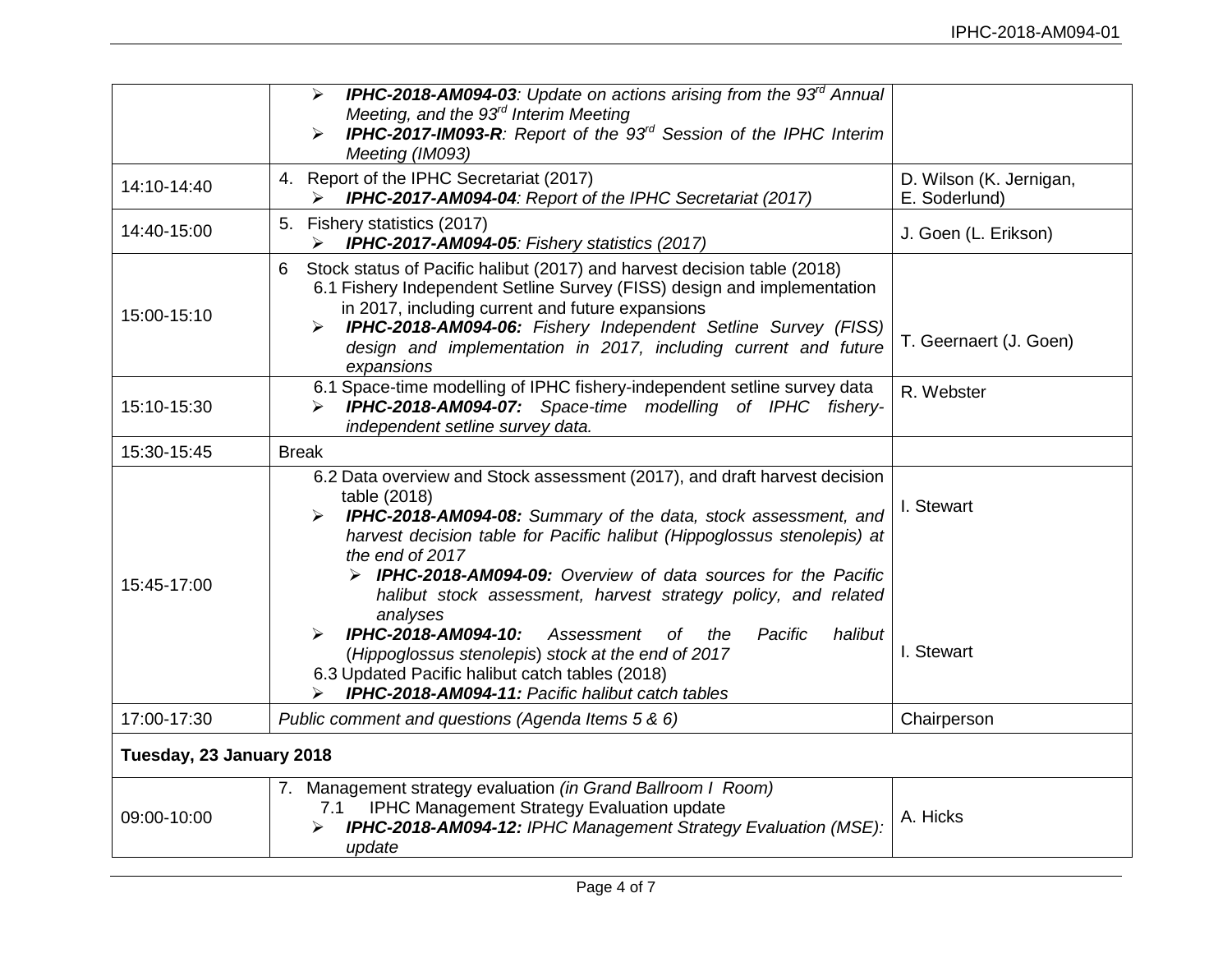|                            | Reports of the IPHC Management Strategy Advisory Board (MSAB)<br>7.2<br>> IPHC-2017-MSAB09-R: Report of the 9 <sup>th</sup> Session of the IPHC<br>Management Strategy Advisory Board (MSAB09)<br><b>IPHC-2017-MSAB10-R:</b> Report of the 10 <sup>th</sup> Session of the IPHC<br>➤<br>Management Strategy Advisory Board (MSAB10)<br>Review of fishery goals and objectives: Commission directive<br>7.3 | A. Keizer<br>Chairperson                                                 |
|----------------------------|------------------------------------------------------------------------------------------------------------------------------------------------------------------------------------------------------------------------------------------------------------------------------------------------------------------------------------------------------------------------------------------------------------|--------------------------------------------------------------------------|
| 10:00-10:30                | Public comment and questions (Agenda Item 7)                                                                                                                                                                                                                                                                                                                                                               | Chairperson                                                              |
| 10:30-10:45                | <b>Break</b>                                                                                                                                                                                                                                                                                                                                                                                               |                                                                          |
| 10:45-12:30                | 8. Regulatory proposals for 2018 (in Grand Ballroom I Room)<br>IPHC Secretariat regulatory proposals<br>8.1<br>Contracting Party (agency) regulatory proposals<br>8.2<br>Other Stakeholder regulatory proposals<br>8.3<br>Stakeholder statements<br>8.4                                                                                                                                                    | S. Keith<br>Agencies (G. Merrill)<br>Stakeholders (S. Keith)<br>S. Keith |
| 12:30-13:30                | Lunch                                                                                                                                                                                                                                                                                                                                                                                                      |                                                                          |
| 13:30-15:30                | 9. Agency reports (in Captain Gray I & II Room)<br>Regulatory Area 2A (US west coast)<br>9.1                                                                                                                                                                                                                                                                                                               | Various agencies                                                         |
| 15:30-15:45                | <b>Break</b>                                                                                                                                                                                                                                                                                                                                                                                               |                                                                          |
| 15:45-16:30                | Regulatory Area 2B (British Columbia)<br>9.2                                                                                                                                                                                                                                                                                                                                                               | Various agencies                                                         |
| 16:30-17:00                | Public comment and questions (Agenda Items 8, 9.1-9.2)                                                                                                                                                                                                                                                                                                                                                     |                                                                          |
| Wednesday, 24 January 2018 |                                                                                                                                                                                                                                                                                                                                                                                                            |                                                                          |
| 09:00-10:30                | 9. Agency reports: (in Captain Gray I & II Room)<br>Regulatory Areas 2C/3/4 (Alaska)<br>9.3                                                                                                                                                                                                                                                                                                                | Various agencies                                                         |
| 10:30-10:45                | <b>Break</b>                                                                                                                                                                                                                                                                                                                                                                                               |                                                                          |
| 10:45-12:00                | 9. Agency reports: (in Captain Gray I & II Room)<br>Regulatory Areas 2C/3/4 (Alaska)<br>9.3                                                                                                                                                                                                                                                                                                                | Various agencies                                                         |
| 12:00-12:30                | Public comment and questions (Agenda Item 9.3)                                                                                                                                                                                                                                                                                                                                                             | Chairperson                                                              |
| 12:30-13:30                | Lunch                                                                                                                                                                                                                                                                                                                                                                                                      |                                                                          |
| 13:30-15:00                | 10. IPHC Research and 5-year research program (in Captain Gray I & II Room)<br>10.1 IPHC Research Advisory Board - Update<br>10.2 Report of the 11 <sup>th</sup> Session of the IPHC Scientific Review Board<br>(SRB11)                                                                                                                                                                                    | D. Wilson<br>S. Cox                                                      |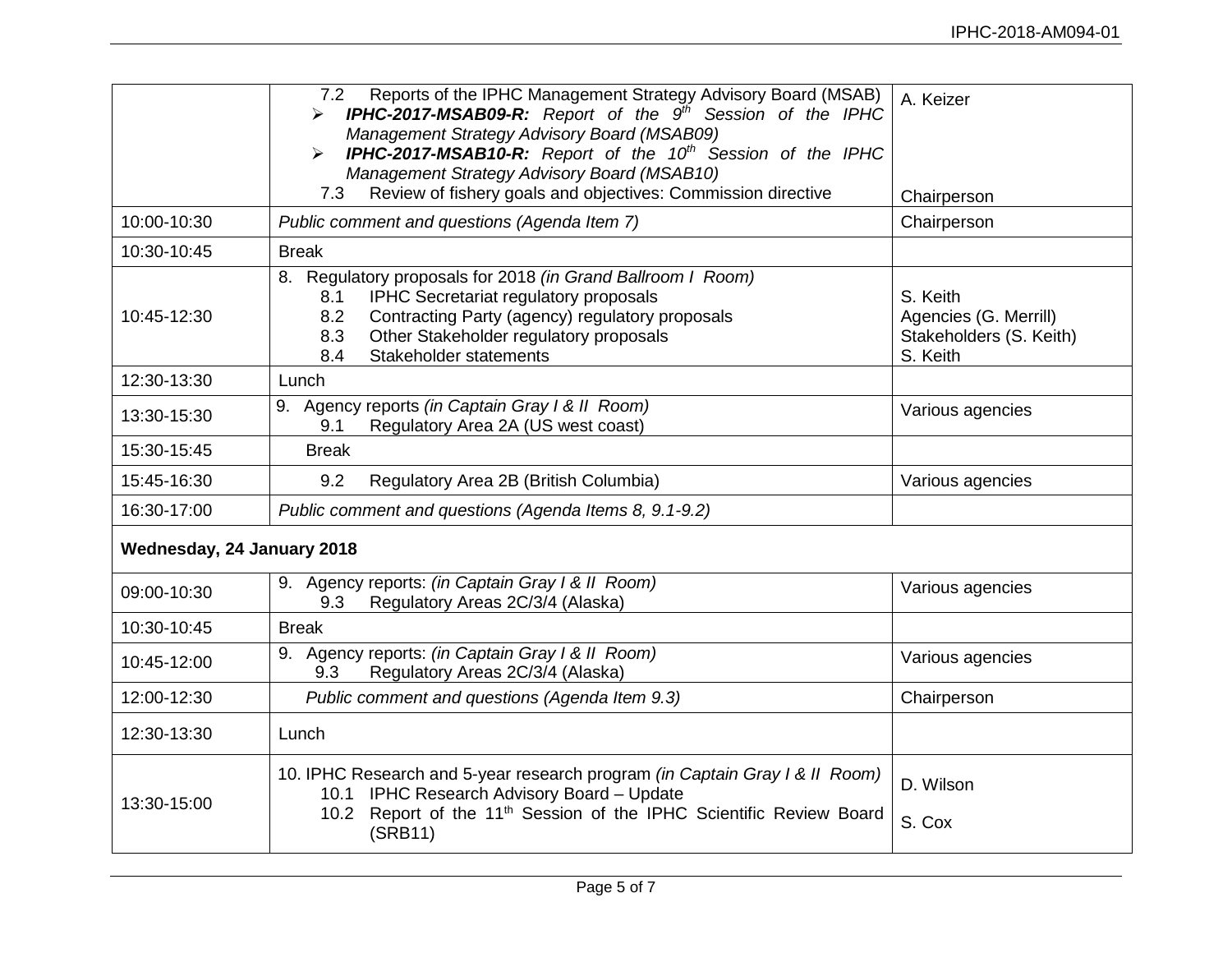|                           | <b>IPHC-2017-SRB11-R:</b> Report of the 11 <sup>th</sup> Session of the IPHC Scientific<br>➤<br><b>Review Board (SRB11)</b><br>10.3 IPHC 5-year Biological & Ecosystem Science research program:<br>update<br>IPHC-2018-AM094-13: IPHC 5-year Biological and Ecosystem Science<br>➤<br>research program: update<br>10.4 Evaluation of the IPHC's 32" minimum size limit<br><b>IPHC-2018-AM094-14:</b> Evaluation of the IPHC's 32" minimum size limit<br>↘                                                                                                                                                                                                                                                                                                             | J. Planas<br>I. Stewart |
|---------------------------|------------------------------------------------------------------------------------------------------------------------------------------------------------------------------------------------------------------------------------------------------------------------------------------------------------------------------------------------------------------------------------------------------------------------------------------------------------------------------------------------------------------------------------------------------------------------------------------------------------------------------------------------------------------------------------------------------------------------------------------------------------------------|-------------------------|
| 15:00-15:30               | Public comment and questions (Agenda Item 10)                                                                                                                                                                                                                                                                                                                                                                                                                                                                                                                                                                                                                                                                                                                          | Chairperson             |
| 15:30-15:45               | <b>Break</b>                                                                                                                                                                                                                                                                                                                                                                                                                                                                                                                                                                                                                                                                                                                                                           |                         |
| 15:45-17:00               | 12. Finance and administration: (in Captain Gray I & II Room)<br>12.1 Financial Statement for FY2017<br><b>IPHC-2018-AM094-17: Financial Statement for FY2017</b><br>➤<br>12.2 Annual independent auditor's report (2017)<br><b>IPHC-2018-AM094-18:</b> Independent auditor's reports (2016 & 2017)<br>➤<br>12.3 Handling of the annual budget carryover<br><b>IPHC-2018-AM094-19:</b> Handling of the annual budget carryover<br>≻<br>12.4 Proposed budget for FY2018 and FY2019 (for approval), and<br>tentatively for FY2020<br>IPHC-2018-AM094-20: Budget estimates for FY2018 and 2019 (for<br>approval) and tentatively for 2020<br>12.5 IPHC Financial Regulations (2018): Draft<br>> IPHC-2018-AM094-21: Amendment of the IPHC Financial Regulations<br>(2014) | M. Larsen               |
| Thursday, 25 January 2018 |                                                                                                                                                                                                                                                                                                                                                                                                                                                                                                                                                                                                                                                                                                                                                                        |                         |
| 09:00-09:30               | 13. Report of the 88th Session of the IPHC Conference Board (CB088) (in Grand<br>Ballroom I Room)<br><b>IPHC-2018-CB088-R:</b> Report of the 88 <sup>th</sup> Session of the IPHC Conference<br>Board (CB088)                                                                                                                                                                                                                                                                                                                                                                                                                                                                                                                                                          | <b>CB Chairperson</b>   |
| 09:30-10:00               | 14. Report of the 23rd Session of the IPHC Processor Advisory Board (PAB023)<br>IPHC-2017-PAB023-R: Report of the 23 <sup>rd</sup> Session of the IPHC<br>➤<br>Processor Advisory Board (PAB023)                                                                                                                                                                                                                                                                                                                                                                                                                                                                                                                                                                       | PAB Chairperson         |
| 10:00-10:30               | Public comment and questions (Agenda Items 13 & 14)                                                                                                                                                                                                                                                                                                                                                                                                                                                                                                                                                                                                                                                                                                                    | Chairperson             |
| 10:30-10:45               | <b>Break</b>                                                                                                                                                                                                                                                                                                                                                                                                                                                                                                                                                                                                                                                                                                                                                           |                         |